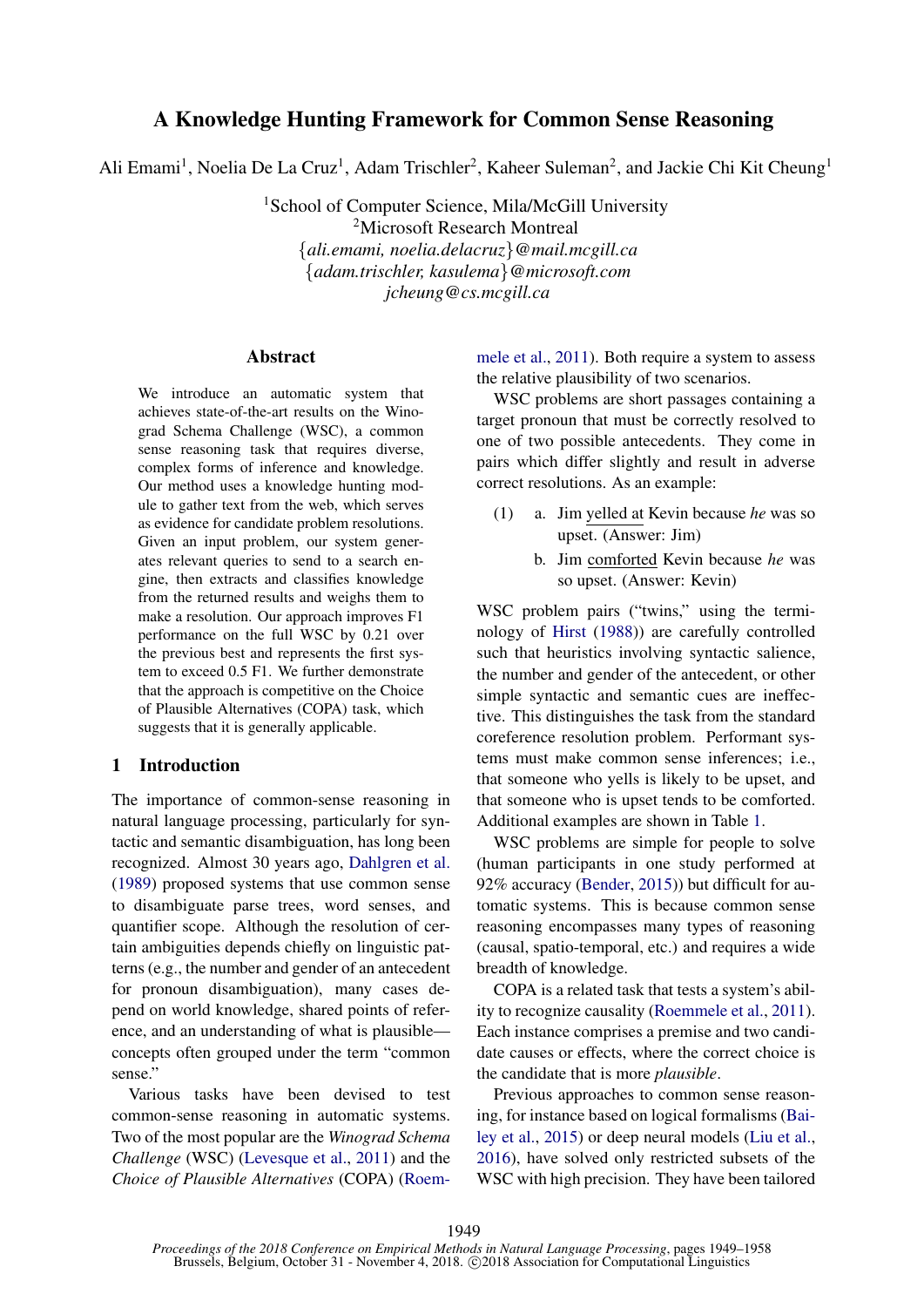<span id="page-1-0"></span>

| 1 a)           | The man couldn't lift his son because he was so weak. (Answer: the man)                              |
|----------------|------------------------------------------------------------------------------------------------------|
| 1 <sub>b</sub> | The man couldn't lift his son because he was so heavy. (Answer: son)                                 |
| 2a)            | The older students were bullying the younger ones, so we punished them. (Answer: the older students) |
| 2 <sub>b</sub> | The older students were bullying the younger ones, so we rescued them. (Answer: the younger ones)    |
| 3 a)           | Sam tried to paint a picture of shepherds with sheep, but they ended up looking more like golfers.   |
|                | (Answer: shepherds)                                                                                  |
| 3 <sub>b</sub> | Sam tried to paint a picture of shepherds with sheep, but they ended up looking more like dogs.      |
|                | (Answer: sheep)                                                                                      |

Table 1: Examples of Winograd instances.

for manually selected subsets that demand a specific type of reasoning [\(Sharma et al.,](#page-9-1) [2015;](#page-9-1) [Liu](#page-8-5) [et al.,](#page-8-5) [2016\)](#page-8-5). Others have developed systems for relaxed common sense datasets with looser constraints [\(Rahman and Ng,](#page-9-2) [2012;](#page-9-2) [Peng et al.,](#page-9-3) [2015;](#page-9-3) [Kruengkrai et al.,](#page-8-6) [2014\)](#page-8-6). In parallel, more general work on common sense reasoning aims to develop a repository of common knowledge using semi-automatic methods (e.g., Cyc [\(Lenat,](#page-8-7) [1995\)](#page-8-7) and ConceptNet [\(Liu and Singh,](#page-8-8) [2004\)](#page-8-8)). However, such knowledge bases are necessarily incomplete.

In this work, we propose a general method to resolve common sense problems like WSC and COPA. Contrary to previous work, we aim to solve *all* problem instances rather than a restricted subset. Our method is based on on-the-fly *knowledge hunting* and operates in four stages. First, it parses an input problem into a representation schema. Next it generates search queries from the populated schema. It sends these to a search engine, and the next stage parses and filters the results. Finally, it classifies and weighs the results as evidence for respective candidate resolutions.

Our approach arises from the hypothesis that there is too much common sense to encode it all statically; e.g., within a knowledge base or a neural model (using existing techniques). Even modern NLP corpora composed of billions of words are unlikely to offer good coverage of common sense, or if they do, instances of specific knowledge are likely to be "long-tailed" and difficult for statistical systems to model effectively. Information retrieval (IR) techniques can sidestep these issues by returning targeted results and by using the *entire* indexed internet as a knowledge source. Scenarios that appear in natural text can offer implicit or explicit evidence for the plausibility of related scenarios in common sense problems. To solve [\(1a\)](#page-0-0), the following search result contains the relevant knowledge without the original ambiguity:

(2) I got really upset with her and I started to

yell at her because...

Here, the same entity, *I*, is the subject of both *upset* and *yell at*, which is strong evidence for resolving the original statement. This information can be extracted from a syntactic parse of the retrieved passage with standard NLP tools.

As we will demonstrate experimentally, our knowledge hunting approach achieves an F1 score of 0.51 on the WSC, improving significantly over the previous state-of-the-art (0.3 F1). When tested on the similar COPA task, a simplified knowledge hunting system performs competitively with the previous best. To our knowledge, this is the first method that tackles multiple common sense tasks with strong performance on each. Thus, knowledge-hunting embodies some of the general capabilities that we desire of automatic systems for common sense reasoning.<sup>[1](#page-1-1)</sup>

#### 2 Related Work

There is increasing interest in using IR approaches to address difficult coreference problems. For example, a recent system [\(Rahman and Ng,](#page-9-2) [2012\)](#page-9-2) uses web query information to retrieve evidence for the coreference decision in a Winograd-like corpus. Other systems [\(Kobdani et al.,](#page-8-9) [2011;](#page-8-9) [Ratinov and Roth,](#page-9-4) [2012;](#page-9-4) [Bansal and Klein,](#page-8-10) [2012;](#page-8-10) [Zheng et al.,](#page-9-5) [2013;](#page-9-5) [Peng et al.,](#page-9-3) [2015;](#page-9-3) [Sharma](#page-9-1) [et al.,](#page-9-1) [2015\)](#page-9-1) rely on similar techniques, i.e., using search-query counts or co-occurrence statistics and word alignment methods to relate antecedents with pronouns.

Most recent approaches have tackled the Winograd problem by simplifying it in one of two ways. First, systems have been developed exclusively for Rahman and Ng's expanded Winograd-like corpus. These include [Rahman and Ng](#page-9-2) [\(2012\)](#page-9-2)'s system itself, achieving 73% accuracy, and [Peng](#page-9-3) [et al.](#page-9-3) [\(2015\)](#page-9-3)'s system (76%). [Kruengkrai et al.](#page-8-6)

<span id="page-1-1"></span> $1^1$ Code to reproduce these results are available at https://github.com/aemami1/Wino-Knowledge-Hunter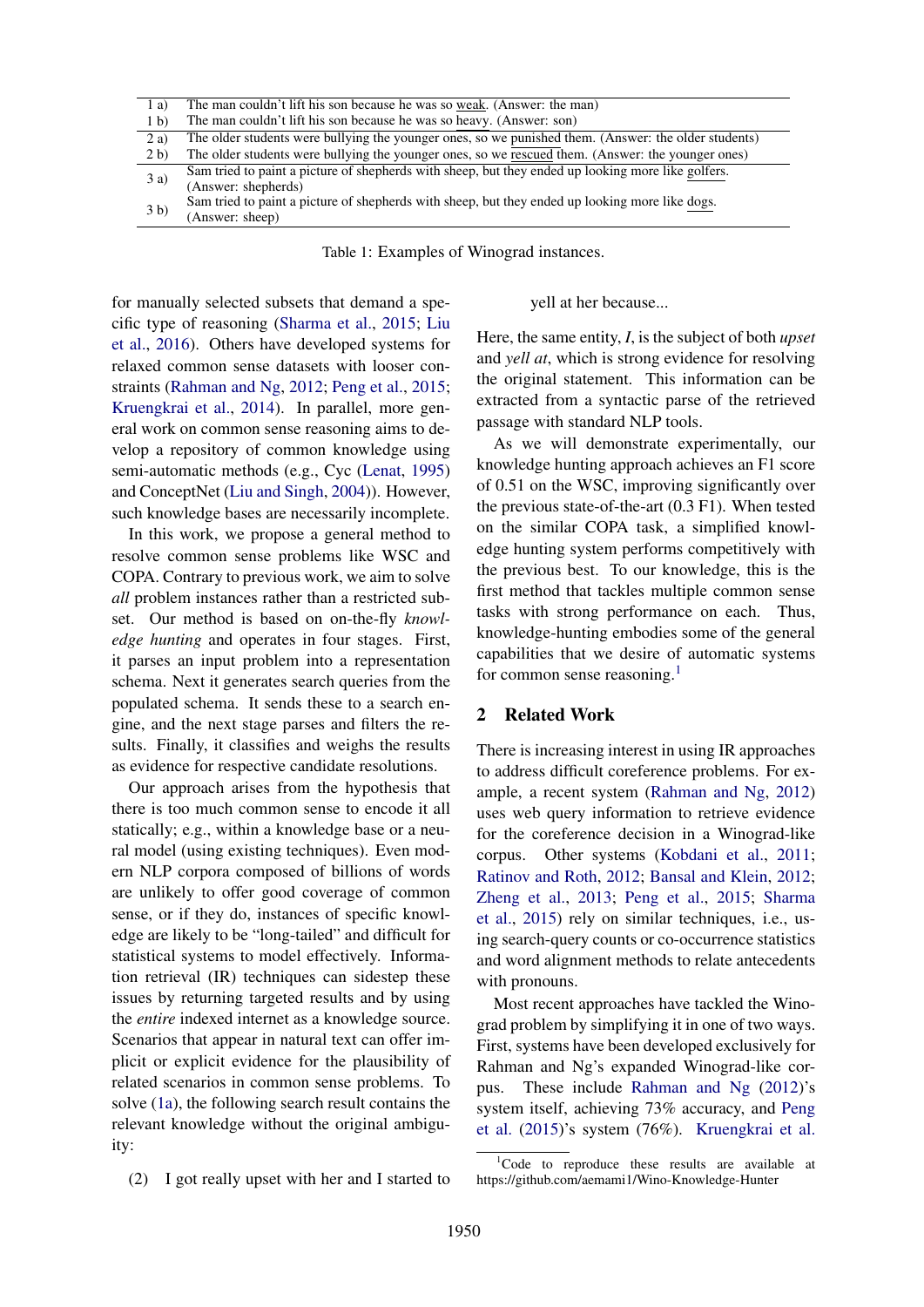[\(2014\)](#page-8-6) use sentence alignment of web query snippets to achieve 70% accuracy on a subset of the expanded corpus. Many instances in this corpus can be resolved using associations between candidate antecedents and the query predicate. For example, "Lions eat zebras because they are predators." Many of the above systems simply query "Lions are predators" versus "zebras are predators" to make a resolution decision. This exploitation is often the top contributor to such systems' overall accuracy [\(Rahman and Ng,](#page-9-2) [2012\)](#page-9-2), but fails to apply in the majority (if not all) of the original Winograd instances.[2](#page-2-0) Our work alleviates this issue by generating search queries that are based exclusively on the predicates of the Winograd instance, not the antecedents, and by considering the strength of the evidence.

Other systems do tackle the original, more difficult Winograd instances, but only a small, authorselected subset. The selection is based often on knowledge-type constraints. [Sharma et al.](#page-9-1) [\(2015\)](#page-9-1)'s knowledge-hunting module focused on a subset of 71 instances that exhibit *causal* relationships; [Liu et al.](#page-8-5) [\(2016\)](#page-8-5)'s neural association model focused on a similar causal subset of 70 instances, for which events were extracted manually; and finally, a recent system by [Huang and](#page-8-11) [Luo](#page-8-11) [\(2017\)](#page-8-11) focused on 49 instances. While these approaches demonstrate that difficult coreference problems can be resolved when they adhere to certain knowledge or structural constraints, they may fail to generalize to other settings. This factor often goes unnoticed when systems are compared only in terms of precision; accordingly, we use an F1-driven comparison that does not enable precision boosting at the cost of recall.

Concurrently with our work, [Trinh and Le](#page-9-6) [\(2018\)](#page-9-6) introduced a system composed of 14 ensembled language models, pre-trained in an unsupervised manner, that achieves up to 63.7% accuracy on the Winograd Schema Challenge. Compared to our approach, their method requires training multiple language models with vast amounts of data, which is much more expensive.

Other Common-sense Tasks: There are various other Turing-test alternatives that directly or indirectly assess common-sense reasoning. These include Pronoun Disambiguation Problems (more generalized, Winograd-like passages without the twist of a special word or twin) [\(Morgenstern](#page-9-7) [et al.,](#page-9-7) [2016\)](#page-9-7), the Narrative cloze task [\(Tay](#page-9-8)[lor,](#page-9-8) [1953\)](#page-9-8), or its more difficult counterpart, the NarrativeQA Reading Comprehension Challenge (Kočiskỳ et al., [2017\)](#page-8-12).

The COPA task was proposed by [Roemmele](#page-9-0) [et al.](#page-9-0) [\(2011\)](#page-9-0), who also measured the performance of several systems. The most successful used Pointwise Mutual Information (PMI) statistics [\(Church and Hanks,](#page-8-13) [1990\)](#page-8-13) between words in the premise and each alternative obtained from a large text corpus (as an implicit way to estimate causal association). More recent work showed that applying the same PMI-based technique on a corpus of stories yields better results [\(Gordon et al.,](#page-8-14) [2011\)](#page-8-14). The current state-of-the-art approaches leverage co-occurrence statistics extracted using causal cues [\(Luo et al.,](#page-9-9) [2016;](#page-9-9) [Sasaki et al.,](#page-9-10) [2017\)](#page-9-10).

Extended Work: Previously, [Emami et al.](#page-8-15) [\(2018\)](#page-8-15) proposed a similar knowledge hunting framework to tackle the Winograd Schema Challenge. This work modifies and extends their approach. Our modifications include a queryfiltering step and various other tweaks that improve results by 0.05 F1 for our best model. In addition, we added further experiments and an ablation study that explores the performance of different model components. Finally, we adapted our method to a new dataset, COPA, on which we achieve respectable results. Accordingly, we change the general takeaway of the previous work from a method with strong performance on a single dataset to one that generalizes and performs well on various tasks.

## 3 Knowledge Hunting Framework

Our framework takes as input a problem instance and processes it through four stages to make a final coreference decision. First, it fits the instance to a semantic representation schema. Second, it generates a set of queries that capture the predicates in the instance's clauses and sends these to a search engine, which retrieves text snippets that closely match the schema. The returned snippets are then parsed and filtered. Finally, the snippets are resolved to their respective antecedents and the results are mapped to a best guess for the original instance's resolution. We detail these stages below, grounding our description in Winograd instances.

<span id="page-2-0"></span> $2$ This is why we do not evaluate our method directly on the expanded corpus.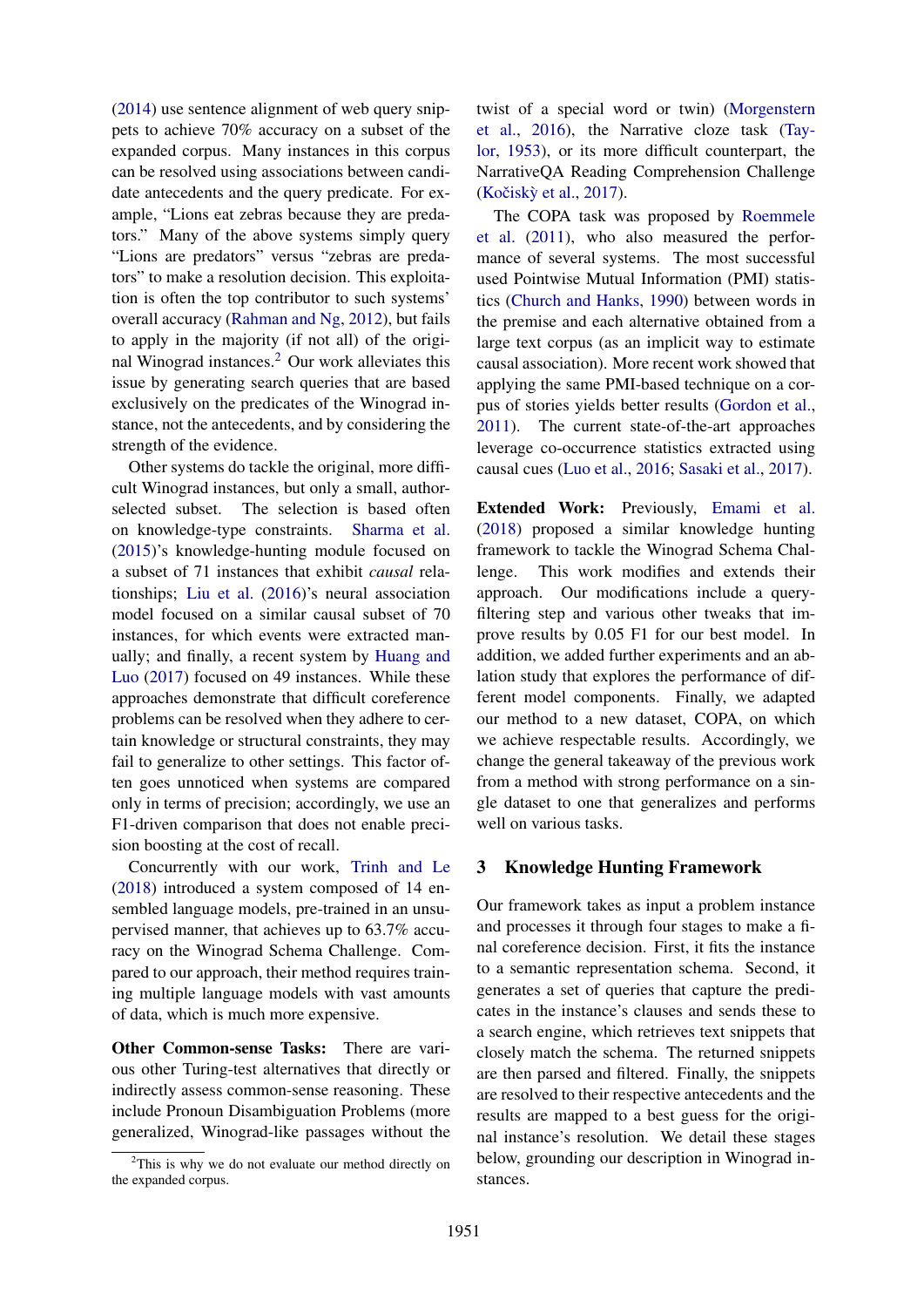#### 3.1 Semantic Representation Schema

The first step is to perform a partial parse of each instance into a shallow semantic representation; that is, a general skeleton of each of the important semantic components in the order that they appear. This is performed using rules related to the syntactic parse of the sentence determined by Stanford CoreNLP [\(Manning et al.,](#page-9-11) [2014\)](#page-9-11).

In general, Winograd instances can be separated into a *context* clause, which introduces the two competing antecedents, and a *query* clause, which contains the target pronoun to be resolved. We use the following notation to define the components in our representation schema:

| $E_1, E_2$       | the candidate antecedents |
|------------------|---------------------------|
| $Pred_C$         | the context predicate     |
| $^{+}$           | discourse connective      |
| $\boldsymbol{P}$ | the target pronoun        |
| $Pred_Q$         | the query predicate       |

 $E_1$  and  $E_2$  are noun phrases in the sentence. In the WSC, these two are specified without ambiguity.  $Pred_C$  is the context predicate composed of the verb phrase that relates both antecedents to some event. The context contains  $E_1$ ,  $E_2$ , and the context predicate  $Pred_C$ . The context and the query clauses are often connected by a discourse connective  $+$ . The query contains the target pronoun, P, which is also specified unambiguously. In addition, preceding or succeeding  $P$  is the query predicate,  $Pred_{Q}$ , a verb phrase involving the target pronoun. Table [2](#page-4-0) shows sentence pairs in terms of each of these components.

#### 3.2 Query Generation

Based on the parse, the system generates queries to send to a search engine. The goal is to retrieve text snippets that resemble the original instance. Queries are of the form:

 $+Term_C +Term_O - "Winograd" - E_1$ 

We assume that the search queries are composed of two components,  $Term_C$  and  $Term_O$ , which are strings that represent the events occurring in the first (context) and second (query) clause of the sentence, respectively. By excluding search results that may contain *Winograd* or  $E_1$ , we ensure that we do not cheat by retrieving some rewording of the original Winograd instance.

The next task is to construct two query sets, C and Q, whose elements are possible entries for  $Term_C$  and  $Term_O$ , respectively. We identify the root verbs in the context and query clauses, along with any modifying adjective, using the dependency parse of the sentence determined by Stanford CoreNLP [\(Manning et al.,](#page-9-11) [2014\)](#page-9-11). We add the root verbs and adjectives into the sets C and Q along with their broader verb phrases (again identified directly using the dependency tree).

Augmenting the query set with WordNet We use WordNet [\(Kilgarriff,](#page-8-16) [2000\)](#page-8-16) to construct an augmented query set that contains synonyms for the verbs and adjectives involved in a representation. In particular, we include the synonyms listed for the top synset of the same part of speech as the extracted verb or adjective.

Query filtering Automated query generation sometimes yields terms that are irrelevant to the disambiguation task. This can add noise to the results. To address this, we implement a semantic similarity algorithm that filters root verbs and modifying adjectives from the query sets according to their relevance to other terms. We estimate relative relevance using Wu-Palmer [\(Wu and](#page-9-12) [Palmer,](#page-9-12) [1994\)](#page-9-12) similarity scores from WordNet and filter as follows. For each passage, the semantic filter (i) computes similarity scores for every possible combination of  ${Term_C, Term_Q}$  (if both  $Term_C$  and  $Term_Q$  are single words); (ii) determines the maximum similarity score  $s$ ; and (iii) discards any term whose highest similarity score from step (i) is less than  $\alpha s$ , where  $0 < \alpha < 1$ . We tune  $\alpha$ , a hyperparameter, on Rahman and Ng's expanded corpus [\(Rahman and Ng,](#page-9-2) [2012\)](#page-9-2).

We hypothesize that terms in the query and context clauses more pertinent to the task have higher mutual similarity scores than irrelevant terms. To illustrate this, consider the query sets generated for Example 2a, Table 1: {"bullying", "younger", "older"} and {"punished"}. Applying the semantic filter yields the new sets {"bullying"} and {"punished"}, where the irrelevant terms *younger* and *older* have been removed.

Manual query construction To understand the impact of the query generation step, we also manually produced representations for all Winograd instances. We limited the size of these sets to five to prevent a blowing-up of search space during knowledge extraction. In Table [3,](#page-4-1) we show ex-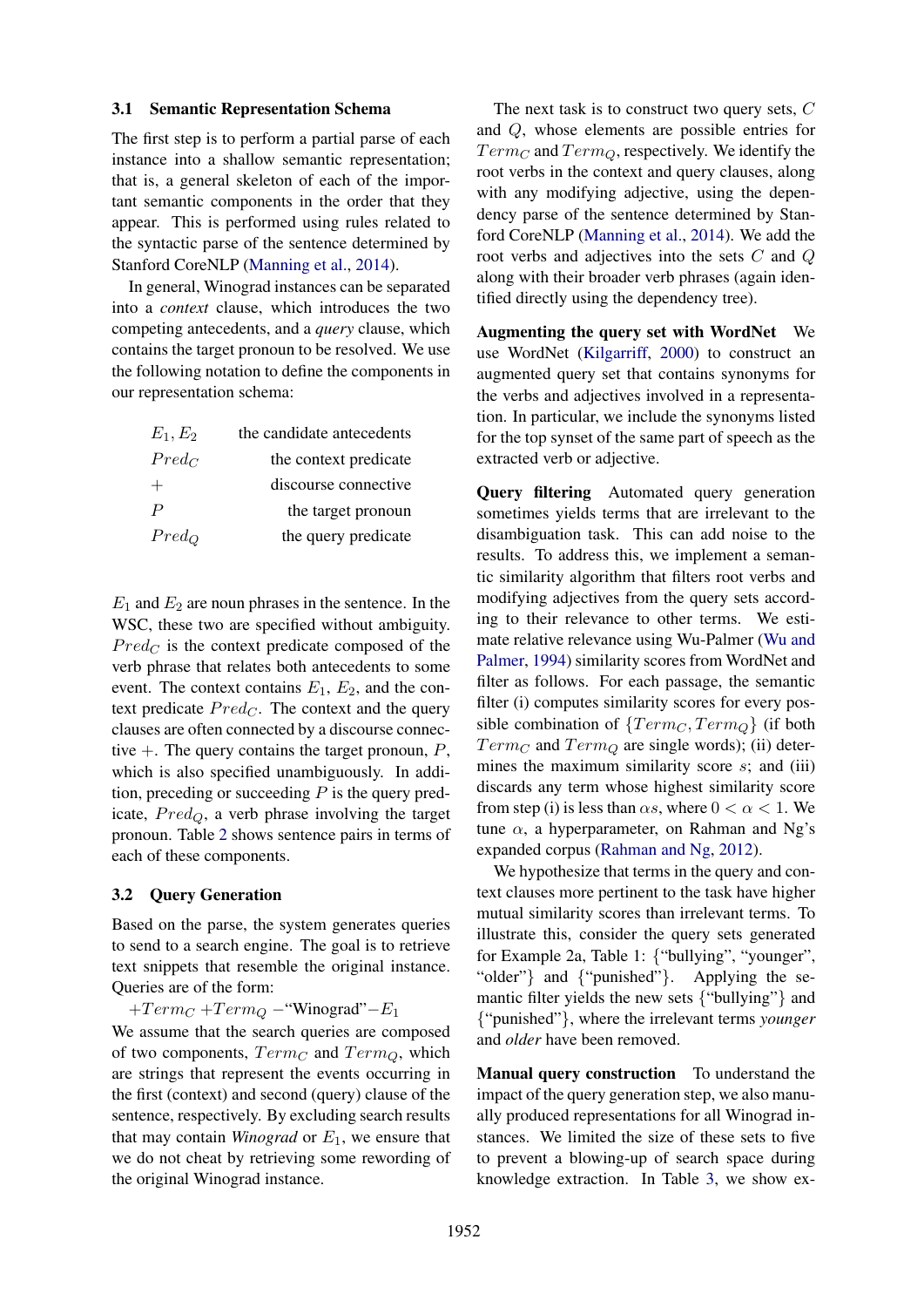<span id="page-4-0"></span>

| Pair | $Pred_C$          | $E_1$                 | $\scriptstyle E_2$  | $Pred_{O}$                       | $\boldsymbol{P}$ | Alternating Word<br>(POS)  |
|------|-------------------|-----------------------|---------------------|----------------------------------|------------------|----------------------------|
|      | couldn't lift     | the man               | his son             | was so heavy                     | he               | weak/heavy (adjective)     |
| 2    | were<br>bullying  | the older<br>students | the younger<br>ones | punished                         | them             | punished/rescued<br>(verb) |
|      | tried to<br>paint | shepherds             | sheep               | ended up<br>looking more<br>like | they             | golfers/dogs (noun)        |

Table 2: Winograd sentence pairs from Table [1,](#page-1-0) parsed into the representation schema that we define.

<span id="page-4-1"></span>

| <b>Sentence:</b> The trophy doesn't fit into the brown suitcase because it is too large. |                                                                                                                                                                                  |                                                                     |  |  |
|------------------------------------------------------------------------------------------|----------------------------------------------------------------------------------------------------------------------------------------------------------------------------------|---------------------------------------------------------------------|--|--|
| <b>Ouery Generation Method</b>                                                           |                                                                                                                                                                                  |                                                                     |  |  |
| Automatic<br>Automatic, with synonyms                                                    | $\{``doesn't fit into'', "brown", "fit" \}$<br>{"doesn't fit into", "brown", "accommo-                                                                                           | {"large", "is too large"}<br>${``large''}, "big", "is too large" }$ |  |  |
| Manual                                                                                   | date", "fit", "suit" }<br>$\{\text{``doesn't fit into'',\text{``fit into''},\text{``doesn't fit'' }\} \qquad \{\text{``is too large''},\text{``too large''},\text{``large'' }\}$ |                                                                     |  |  |

Table 3: Query generation techniques on an example Winograd sentences

amples of generated queries for C and Q using the various techniques.

#### 3.3 Parsing the Search Results

From the search results, we obtain a set of text snippets that we filter for similarity to the original problem instance. First,  $Term_C$  and  $Term_O$  are restricted to occur in the same snippet, but are allowed to occur in any order. We filter the passed sentences further to ensure that they contain at least two entities that corefer. These may be structured as follows:

| $E'_1$ Pred <sub>C</sub> $E'_2$              |     | $+ E'_3 \text{ Pred}'_O$ |
|----------------------------------------------|-----|--------------------------|
| $E'_1$ Pred <sub><math>C</math></sub> $E'_2$ | $+$ | $Pred'_{O} E'_{3}$       |
| $E'_1 \, Pred'_C$                            | $+$ | $E_3'$ Pred <sub>Q</sub> |
| $E'_1$ Pred <sub>C</sub>                     | $+$ | $Pred'_{O} E'_{3}$       |

We call these *evidence sentences*. They exhibit a structure similar to the corresponding Winograd instance, but with different entities and event order.  $Pred'_{C}$  and  $Pred'_{Q}$  (resulting from the queries  $Term_C$  and  $Term_Q$ , resp.) should be similar if not identical to  $Pred_C$  and  $Pred_{\mathcal{Q}}$  from the Winograd sentence. However,  $E'_1$ ,  $E'_2$ , and  $E'_3$  may not have the same semantic type, potentially simplifying their coreference resolution. A sentence for which  $E'_3$  refers to  $E'_1$ is subsequently labelled *evidence-agent*, and one for which  $E_3'$  refers to  $E_2'$ , *evidence-patient*. The exception to this rule is when an event occurs in the passive voice (e.g., *was called*), which reverses the conventional order of the agent and patient. Another exception is in the case of *causative alternation*, where a verb can be used both transitively and intransitively. The latter case can also reverse the conventional order of the agent and patient (e.g., *he opened the door* versus *the door opened*).

As an example of coreference simplification, a valid evidence sentence is: *He tried to call her but she wasn't available.* Here, the sentence can be resolved on the basis of the gender of the antecedents;  $E_3'$  (the pronoun *she*) refers to the patient,  $E'_2$ . Accordingly, the sentence is considered an evidence-patient.

#### 3.4 Antecedent Selection

We collect and reason about the set of retrieved sentences using a selection process that (i) resolves  $E'_3$  to either  $E'_1$  or  $E'_2$  using CoreNLP's coreference resolution module (rendering them evidence-agent or evidence-patient); and (ii) uses both the count and individual features of the evidence sentences to resolve the original Winograd instance. For example, the more similar evidenceagents there are for the sentence *Paul tried to call George on the phone, but he wasn't successful*, the more likely it is that the process would guess *Paul*, the agent, to be the correct referent of the target pronoun.

To map each sentence to either an evidenceagent or evidence-patient, we developed a rulebased algorithm that uses the syntactic parse of an input sentence. This algorithm outputs an evidence label along with a list of features. The features indicate: which two entities co-refer accord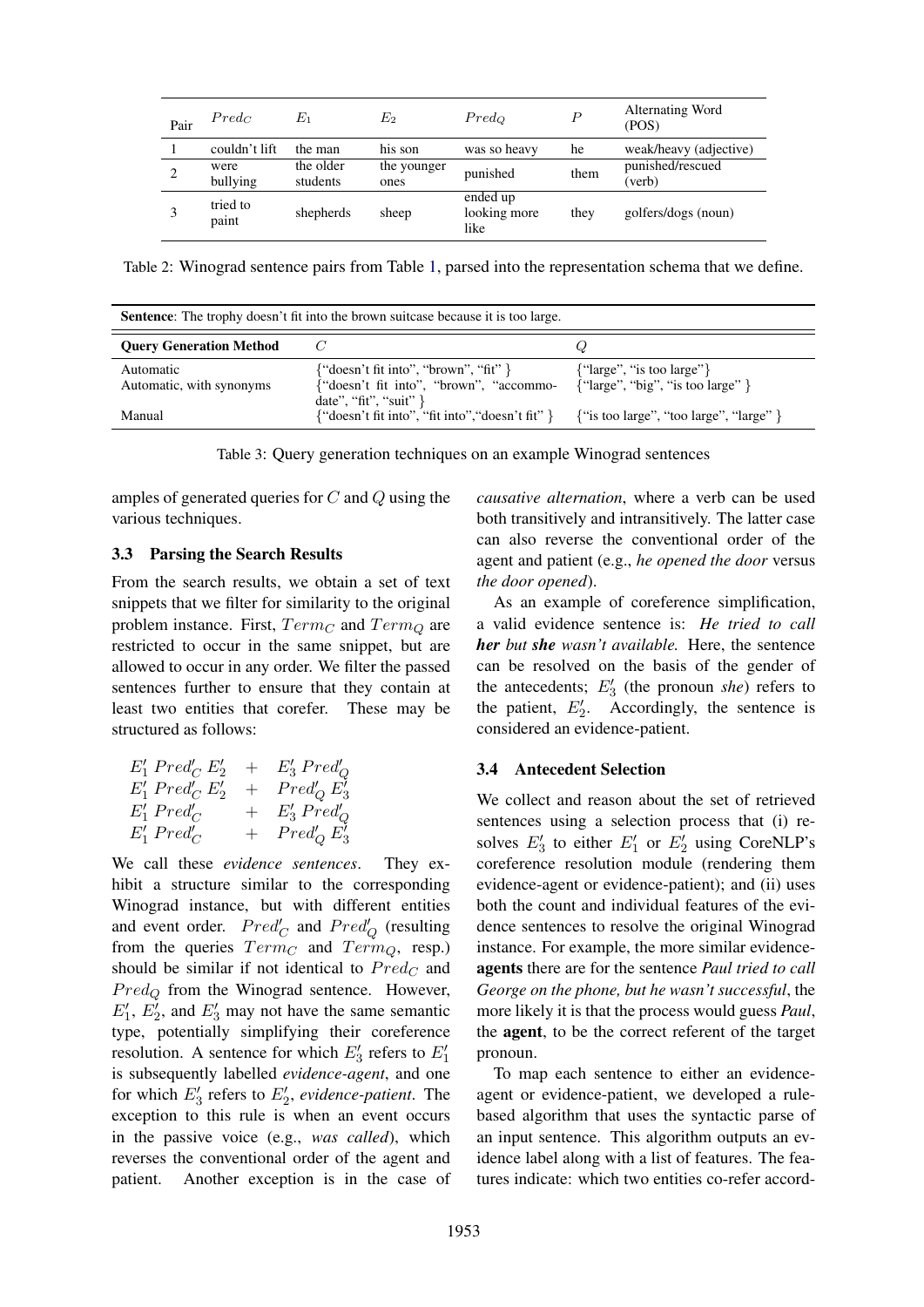ing to Stanford CoreNLP's resolver, and to which category of  $E'_1$ ,  $E'_2$ , or  $E'_3$  each belong; the token length of the sentence's search terms,  $Term_C$  and  $Term_O$ ; the order of the sentence's search terms; whether the sentence is in active or passive voice; and whether or not the verb is causative alternating. Some of these features are straightforward to extract (like token length and order, and coreferring entities given by CoreNLP), while others require various heuristics. To map each coreferring entity in the snippet to  $E'_1$ ,  $E'_2$ , or  $E'_3$  (corresponding loosely to context subject, context object, and query entity, respectively), we consider their position relative to the predicates in the original Winograd instance. That is,  $E'_1$  precedes  $Term_C$ ,  $E'_2$ succeeds  $Term_C$ , and  $E'_3$  may precede or succeed  $Term_Q$  depending on the Winograd instance. To determine the voice, we use a list of auxiliary verbs and verb phrases (e.g., *was*, *had been*, *is*, *are being*) that switch the voice from active to passive (e.g., "they are being bullied" vs "they bullied") whenever one of these precedes  $Term_C$  or  $Term_O$  (if they are verbs). Similarly, to identify causative alternation, we use a list of causative alternating verbs (e.g., *break*, *open*, *shut*) to identify the phenomenon whenever  $Term_C$  or  $Term_Q$  is used intransitively.

These features determine the evidence label, evidence-agent (EA) or evidence-patient (EP), according to the following rules:

$$
L(e) = \begin{cases} \text{EA}, & \text{if } E_3' \text{ refers to } E_1', \text{ active (1)} \\ \text{EA}, & \text{if } E_3' \text{ refers to } E_2', \text{ passive (2)} \\ \text{EP}, & \text{if } E_3' \text{ refers to } E_2', \text{ active (3)} \\ \text{EP}, & \text{if } E_3' \text{ refers to } E_1', \text{ passive (4)} \\ \text{EP}, & \text{if } E_3' \text{ refers to } E_1', \text{ causative (5)} \end{cases}
$$

Cases (2), (4), and (5) account for the passive and causative constructions, which alter the mapping from syntactic role to semantic role.

In addition to determining the evidence label, the features are used in a heuristic that generates scores (called *strengths*) for each evidence sentence:

$$
Str(e) = LenScore(e) + OrderScore(e)
$$

$$
LenScore(e) = \begin{cases} 2, & \text{if } len(Term_Q) > 1 \\ 2, & \text{if } len(Term_C) > 1 \\ 1, & \text{otherwise} \end{cases}
$$

$$
OrderScore(e) = \begin{cases} 2, & \text{if } Term_C \prec Term_Q \\ 1, & \text{if } Term_Q \prec Term_C \end{cases}
$$

As an example of scoring for an actual snippet, let us consider "She tried to call for him and then search for him herself, but wasn't successful," returned for  $Term_C=$ *tried to call*, and T ermQ=*wasn't successful*.

Here, both  $Term_Q$  and  $Term_C$  are multi-word search terms, and  $Term_C$  precedes  $Term_O$  as in the original Winograd sentence. Its overall evidence strength is 4, the highest possible score. On the other hand, for the retrieved snippet "Has your husband tried Sudafed and was it successful?" for  $Term_{\mathcal{O}}= tried$ , and  $Term_{\mathcal{C}}=successful$ , the evidence strength would be 3. We designed the scoring system to capture the structural similarity of a snippet to its corresponding Winograd instance. We observed that a greater quantity of snippets can be retrieved for less specific search terms, but with increasing noise; we sought to account for this with the features described above. Note also that our use of the word *features* is intentional. While the weights assigned for the length and order scores could be optimized, as parameters, we consider it inappropriate to do so on the WSC since it is widely used as a *test set*. We set these weights according to our best guess and validated our choices through experiments on the set of Winograd-like sentences provided in [Rahman](#page-9-2) [and Ng](#page-9-2) [\(2012\)](#page-9-2).

We run the above four processes on all snippets retrieved for the input Winograd instance. The sum of strengths for the evidence-agents is finally compared to that of the evidence-patients to make the resolution decision.

#### 4 Experiments and Results

We tested several versions of our framework on the original 273 Winograd sentences (135 pairs and one triple). These vary in the method of query generation: automatic *vs.* automatic with synonyms *vs.* manual. We compared these systems with previous work on the basis of Precision (P), Recall (R), and F1.

We used Stanford CoreNLP's coreference resolver [\(Raghunathan et al.,](#page-9-13) [2010\)](#page-9-13) during query generation to identify the predicates from the syntactic parse, as well as during antecedent selection to retrieve the coreference chain of a candi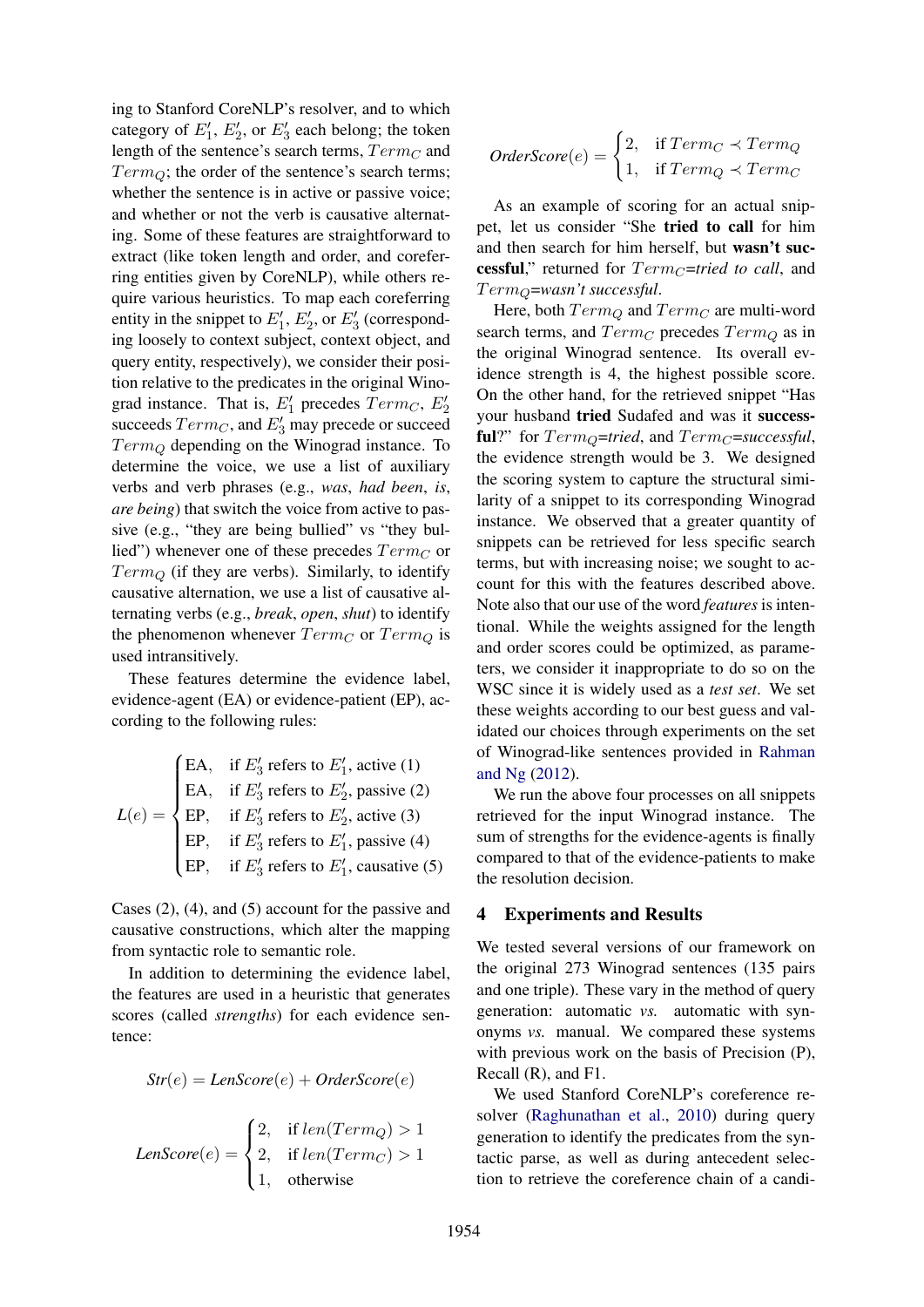date evidence sentence. Python's Selenium package was used for web-scraping and Bing-USA and Google (top two pages per result) were the search engines. The search results comprise a list of document snippets that contain the queries (for example, "yelled at" and "upset"). We extract the sentence/s within each snippet that contain the query terms, with the added restriction that the terms should be within 70 characters of each other to encourage relevance.

<span id="page-6-0"></span>

|                                         | # Correct | P    | R    | F1   |
|-----------------------------------------|-----------|------|------|------|
| <b>AGQ</b>                              | 77        | 0.56 | 0.28 | 0.38 |
| $AGQ + F$                               | 80        | 0.63 | 0.29 | 0.40 |
| <b>AGOS</b>                             | 114       | 0.57 | 0.42 | 0.48 |
| $AGOS + F$                              | 119       | 0.60 | 0.44 | 0.51 |
| S2015                                   | 49        | 0.92 | 0.18 | 0.30 |
| <b>Systems with manual information:</b> |           |      |      |      |
| L2017                                   | 43        | 0.61 | 0.15 | 0.25 |
| <b>MGQ</b>                              | 118       | 0.60 | 0.43 | 0.50 |

Table 4: Coverage and performance on the original Winograd Schema Challenge (273 sentences).

Table [4](#page-6-0) shows the precision, recall, and F1 of our framework's variants: automatically generated queries (AGQ), automatically generated queries with synonyms (AGQS), and manually generated queries (MGQ). We test the automatic systems with (+F) and without the semantic similarity filter. We compare these to the systems of [Sharma et al.](#page-9-1) [\(2015\)](#page-9-1) (S2015) and [Liu et al.](#page-9-14) [\(2017\)](#page-9-14) (L2017). The system developed by [Liu et al.](#page-9-14) [\(2017\)](#page-9-14) uses elements extracted manually from the problem instances, so is most closely comparable to our MGQ method. Our best automated framework, AGQS+F, outperforms S2015 by 0.21 F1, achieving much higher recall (0.44 vs 0.18). Our results show that the framework with manually generated queries (MGQ) performs better than its automatic counterpart, AGQ, with an F1 of 0.50. AGQS+F slightly outperforms MGQ despite being fully automatic.

The power of our approach lies in its generality, i.e., its improved coverage of the problem set. It produces an answer for over 70% of instances. This surpasses previous methods, which only admit specific instance types, by nearly 50%.

The random baseline on this binary task achieves a P/R/F1 of 0.5. We can artificially raise the F1 performance of all systems above 0.5 by randomly guessing an answer in cases where the system makes no decision. For AGOS+F, for example, if we take a random decision on the cases (74) with no retrieved evidence, we get an accuracy of 57.1%. However, we think it is important that systems are compared transparently based on which instances they admit and when they are capable of making a prediction.

### 5 Error Analysis

To get a sense of the performance of our heuristics in classifying evidence sentences in the antecedent selection step, we manually labelled sentences retrieved by the AGQS system for 40 Winograd instances. The categories are evidenceagent, evidence-patient, or neither (insufficient evidence). This amounts to a total of 876 evidence sentences. We compared these labels to those assigned by our system. In total, 703 of the 876 evidence sentences were labelled correctly (81%). Of the 173 incorrect cases, 110 were marked as insufficient evidence. Our system is forced to label these as agent or patient.

Evidence sentences were insufficient for a variety of reasons. Most frequently, they were structurally incomplete or grammatically incorrect, despite passing as valid through CoreNLP and our initial coreference heuristics. In general, our coreference heuristics filter strongly: over all Winograd instances, they filter a total of 50,110 retrieved sentences down to only 3,097 (0.0617 acceptance rate). As for the 63 cases of sufficient evidence sentences that were labelled incorrectly, the issue was either errors in the coreference information from the CoreNLP pipeline or errors in our heuristics for reasoning about the coreference information. We show examples of these various sources of error in supplementary Table S1. At any rate, the corrected labels (with the 110 insufficient evidence removed and the 63 cases corrected) did not result in a shift in any of the 40 coreference decisions.

In Table [5,](#page-7-0) we show a sample resolution that our system makes on a problem instance, $3$  including some evidence that was retrieved and labelled automatically and the evidence strengths that led to the resolution. These examples reveal that, indeed, general knowledge of what is plausible appears in natural text. Our system successfully leverages this knowledge for common sense reasoning.

<span id="page-6-1"></span><sup>&</sup>lt;sup>3</sup>We provide more examples in a supplementary file.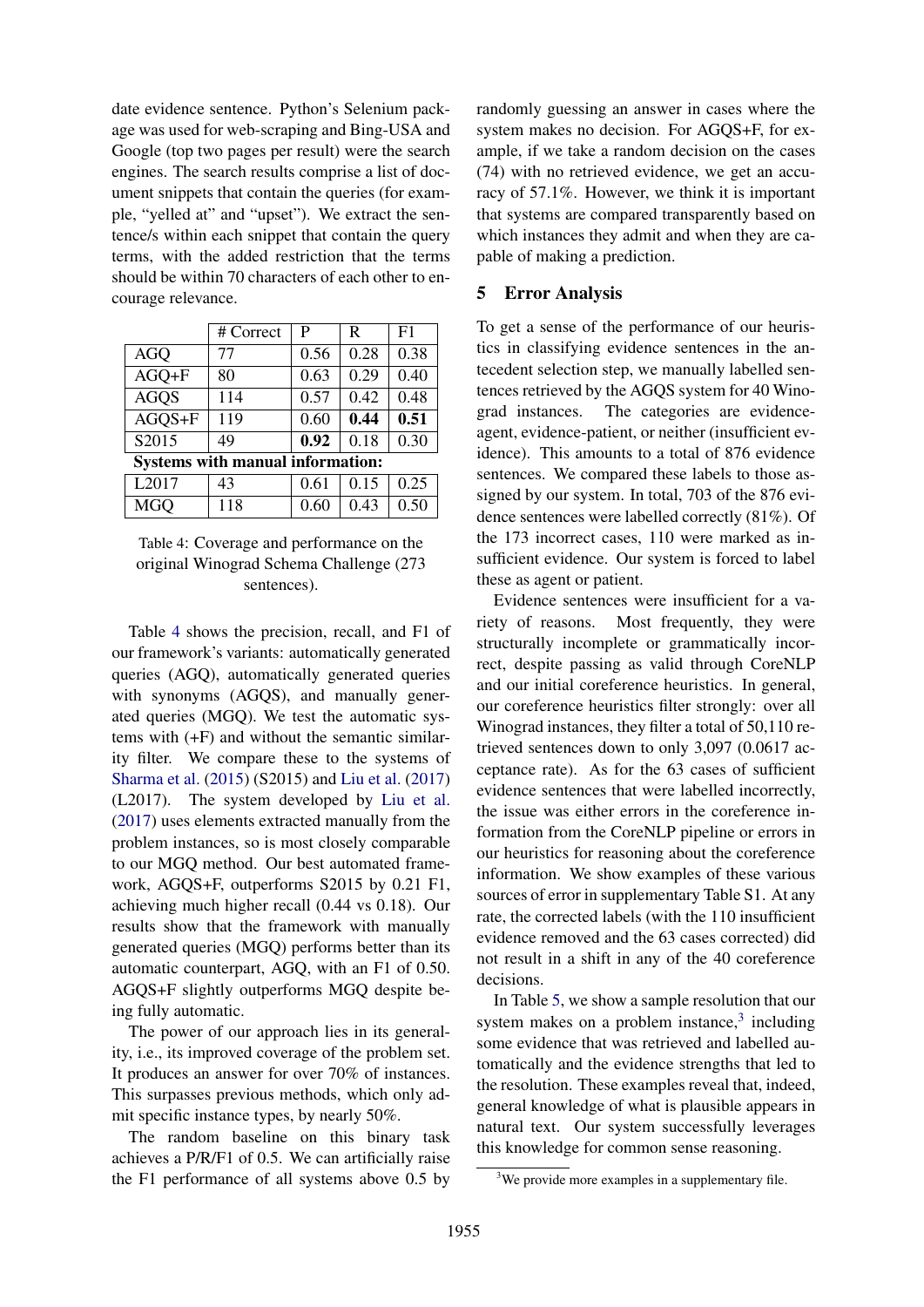<span id="page-7-0"></span>

| WSC Instance:         | The man couldn't lift his son because he was so weak. Answer: the man (Agent)                           |
|-----------------------|---------------------------------------------------------------------------------------------------------|
| Evidence and labels:  | "However I was so weak that I couldn't lift" $\rightarrow$ EA                                           |
| (query terms in bold) | "She was so weak she couldn't lift" $\rightarrow$ EA                                                    |
|                       | "I could not stand without falling immediately and I was so weak that I couldn't lift" $\rightarrow$ EA |
|                       | "It hurts to lift my leg and its kind of weak" $\rightarrow$ EP                                         |
| Stats and resolution: | Agent evidence strength: 97                                                                             |
|                       | Patient evidence strength: 72                                                                           |
|                       | Number of scraped sentences: 109                                                                        |
|                       | <b>Resolution: Agent</b>                                                                                |

Table 5: Example Resolution for a WSC problem.

We also include an example evidence snippet that yields a "misleading" label. Generally, sources of misleading snippets include incomplete or imprecise query generation (e.g. in Table [5,](#page-7-0) querying only "lift" instead of "couldn't lift"), errors in the automatic parsing of sentences (e.g., in supplementary Table S1.1.b, "lift" is incorrectly labelled as a verb via the parse tree, despite being a noun), and insufficient filtering of noisy sentences that are not relevant to the problem instance or are incomplete (e.g. in supplementary Table S1.2.b, the sentence is incomplete and indicates a misleading resolution).

#### 6 Generalization to COPA

To investigate the generality of our knowledgehunting approach, we adapted it to the Choice of Plausible Alternatives (COPA). We evaluated our basic automatic models that did not use the semantic similarity filter for this check.

COPA has a slightly different form that necessitates some modifications. As an example,

- (3) The climbers reached the peak of the mountain. What happened as a result?
	- a. They encountered an avalanche.

#### b. They congratulated each other.

During query generation, as before, the set  $C$  contains terms extracted from the context sentence. Instead of a single set  $Q$  as in the WSC, we generate two query sets  $Q_1$  and  $Q_2$ , that contain terms extracted for the first and second candidate sentences. Because entities in the candidate sentences can contribute to the answer (unlike in the WSC), we modified the query generation rules to extract more than just predicates. Specifically, the extraction procedure uses the syntactic parse tree of the phrase to back-off from extracting the clause containing the subject and verb phrase, to only the verb phrase, to only the verbs or adjectives that are rooted in the verb phrase. For the running example, our system generates these three sets:

 $C=\{$  The climbers reached the peak", "reached" the peak", "reached"},  $Q_1 = \{$ "They encountered an avalanche", "encountered an avalanche", "encountered"}, and  $Q_2$ ={"They congratulated each other", "congratulated each other", "congratulated"}.

We query the web for sentences that contain terms in  $(C, Q_1)$  and  $(C, Q_2)$ , with one added restriction: for problem instances in which the relation is *cause*, the system only extracts sentences in which  $Term_C$  precedes  $Term_{Q_1}$  or  $Term_{Q_2}$ ; when the relation is *result* (as in our running example),  $Term_C$  succeeds  $Term_{Q_1}$  or  $Term_{Q_2}$ . As for the WSC, the final decision is determined from the evidence snippets according to their strengths.

<span id="page-7-2"></span>

|                       | Dev  | <b>Test</b>       |
|-----------------------|------|-------------------|
| Goodwin et al. (2012) |      | 63.4              |
| <b>AGOS</b>           | 64.0 | 65.1              |
| Gordon et al. (2011)  | 62.8 | 65.4              |
| <b>AGO</b>            | 65.8 | 66.2 <sup>4</sup> |
| Luo et al. (2016)     |      | 70.2              |
| Sasaki et al. (2017)  |      | 71.2              |

Table 6: Model accuracy (%) on COPA.

We tuned the system's evidence-scoring heuristics on COPA's 500 validation instances. In Table [6,](#page-7-2) we compare our system's performance on the 500 test instances to previous work on the basis of precision (which in the full-coverage case equates to accuracy). Our simpler AGQ method achieves 66.2% accuracy, which is respectable, although not state-of-the-art. As indicated by the lower performance of AGQS, synonyms from WordNet did not improve performance on COPA. Without the semantic-similarity filtering, synonyms may add noise to the retrieved results. It has also been shown that multiword expressions are prevalent and important for COPA [\(Sasaki et al.,](#page-9-10) [2017\)](#page-9-10), which we have not

<span id="page-7-1"></span><sup>&</sup>lt;sup>4</sup>This precision can be inflated to  $67.2$  by randomly guessing on the 10 examples for which there were no search results.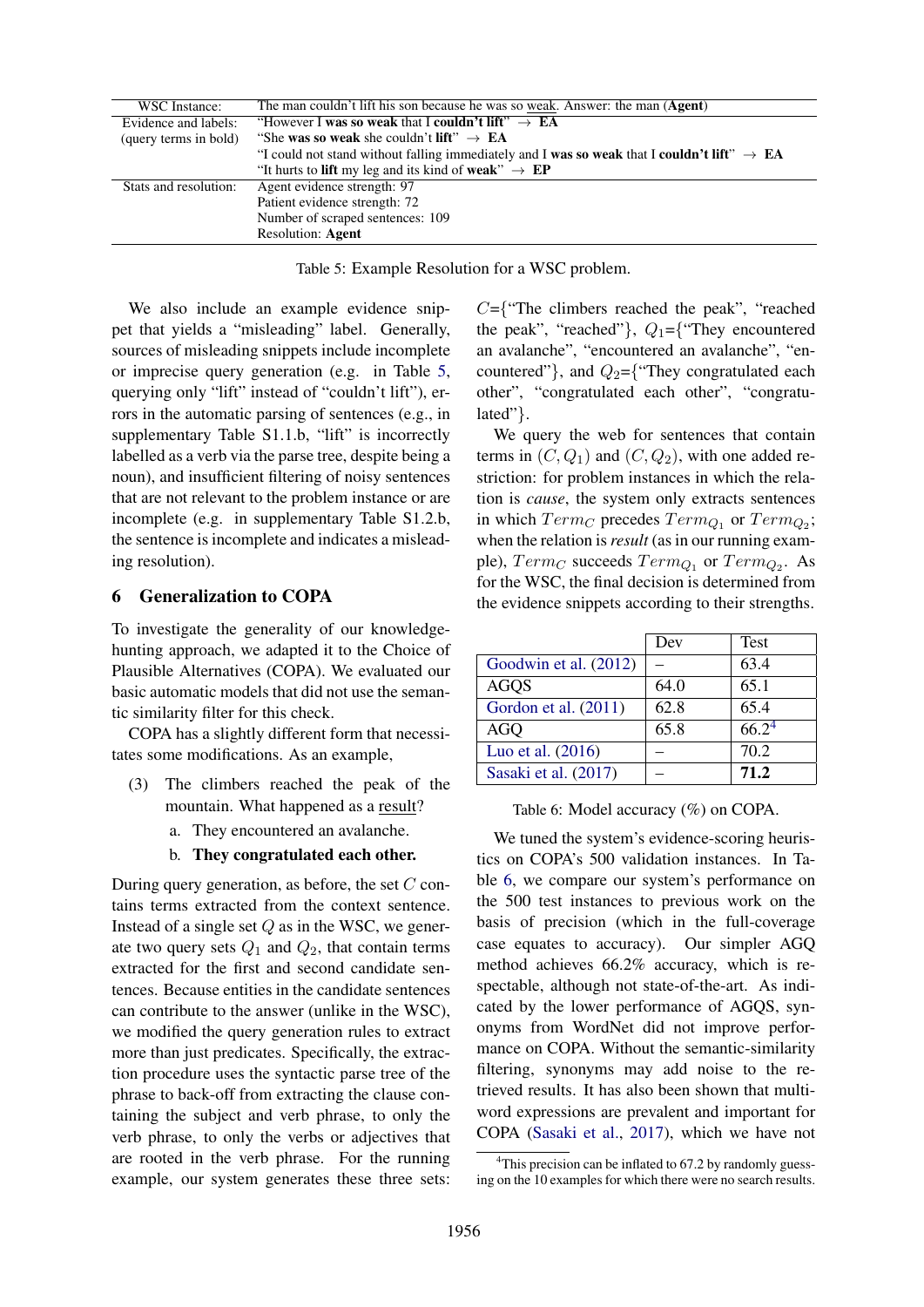specifically attempted to handle with our method. We believe that this is a promising direction of improvement for our approach in future work.

## 7 Conclusion

We developed a knowledge-hunting framework to tackle the Winograd Schema Challenge, a task that requires common-sense knowledge and reasoning. Our system involves a semantic representation schema and an antecedent selection process that acts on web-search results. We evaluated the performance of our framework on the original set of WSC instances, achieving F1-performance that significantly exceeded the previous state-ofthe-art. A simple port of our approach to COPA suggests that it has the potential to generalize. In the future we will study how this commonsense reasoning technique can contribute to solving "edge cases" and difficult examples in more general coreference tasks.

## Acknowledgements

This work was supported by the Natural Sciences and Engineering Research Council of Canada.

## References

- <span id="page-8-4"></span>Dan Bailey, Amelia Harrison, Yuliya Lierler, Vladimir Lifschitz, and Julian Michael. 2015. The winograd schema challenge and reasoning about correlation. In *In Working Notes of the Symposium on Logical Formalizations of Commonsense Reasoning*.
- <span id="page-8-10"></span>Mohit Bansal and Dan Klein. 2012. Coreference semantics from web features. In *Proceedings of the 50th Annual Meeting of the Association for Computational Linguistics: Long Papers-Volume 1*, pages 389–398. Association for Computational Linguistics.
- <span id="page-8-3"></span>David Bender. 2015. Establishing a human baseline for the winograd schema challenge. In *MAICS*, pages 39–45.
- <span id="page-8-13"></span>Kenneth Ward Church and Patrick Hanks. 1990. Word association norms, mutual information, and lexicography. *Computational linguistics*, 16(1):22–29.
- <span id="page-8-0"></span>Kathleen Dahlgren, Joyce McDowell, and Edward P Stabler. 1989. Knowledge representation for commonsense reasoning with text. *Computational linguistics*, 15(3):149–170.
- <span id="page-8-15"></span>Ali Emami, Adam Trischler, Kaheer Suleman, and Jackie Chi Kit Cheung. 2018. A generalized knowledge hunting framework for the winograd schema challenge. In *Proceedings of the 2018 Conference of the North American Chapter of the Association for*

*Computational Linguistics: Student Research Workshop*, pages 25–31.

- <span id="page-8-17"></span>Travis Goodwin, Bryan Rink, Kirk Roberts, and Sanda M Harabagiu. 2012. Utdhlt: Copacetic system for choosing plausible alternatives. In *Proceedings of the First Joint Conference on Lexical and Computational Semantics-Volume 1: Proceedings of the main conference and the shared task, and Volume 2: Proceedings of the Sixth International Workshop on Semantic Evaluation*, pages 461–466. Association for Computational Linguistics.
- <span id="page-8-14"></span>Andrew S Gordon, Cosmin Adrian Bejan, and Kenji Sagae. 2011. Commonsense causal reasoning using millions of personal stories. In *AAAI*.
- <span id="page-8-2"></span>Graeme Hirst. 1988. Semantic interpretation and ambiguity. *Artificial intelligence*, 34(2):131–177.
- <span id="page-8-11"></span>Wenguan Huang and Xudong Luo. 2017. Commonsense reasoning in a deeper way: By discovering relations between predicates. In *ICAART (2)*, pages 407–414.
- <span id="page-8-16"></span>Adam Kilgarriff. 2000. Wordnet: An electronic lexical database.
- <span id="page-8-9"></span>Hamidreza Kobdani, Hinrich Schutze, Michael ¨ Schiehlen, and Hans Kamp. 2011. Bootstrapping coreference resolution using word associations. In *Proceedings of the 49th Annual Meeting of the Association for Computational Linguistics: Human Language Technologies-Volume 1*, pages 783–792. Association for Computational Linguistics.
- <span id="page-8-12"></span>Tomáš Kočiskỳ, Jonathan Schwarz, Phil Blunsom, Chris Dyer, Karl Moritz Hermann, Gabor Melis, ´ and Edward Grefenstette. 2017. The narrativeqa reading comprehension challenge. *arXiv preprint arXiv:1712.07040*.
- <span id="page-8-6"></span>Canasai Kruengkrai, Naoya Inoue, Jun Sugiura, and Kentaro Inui. 2014. An example-based approach to difficult pronoun resolution. In *PACLIC*, pages 358– 367.
- <span id="page-8-7"></span>Douglas B Lenat. 1995. Cyc: A large-scale investment in knowledge infrastructure. *Communications of the ACM*, 38(11):33–38.
- <span id="page-8-1"></span>Hector J Levesque, Ernest Davis, and Leora Morgenstern. 2011. The winograd schema challenge. In *AAAI Spring Symposium: Logical Formalizations of Commonsense Reasoning*, volume 46, page 47.
- <span id="page-8-8"></span>Hugo Liu and Push Singh. 2004. Conceptnet—a practical commonsense reasoning tool-kit. *BT technology journal*, 22(4):211–226.
- <span id="page-8-5"></span>Quan Liu, Hui Jiang, Andrew Evdokimov, Zhen-Hua Ling, Xiaodan Zhu, Si Wei, and Yu Hu. 2016. Probabilistic reasoning via deep learning: Neural association models. *arXiv preprint arXiv:1603.07704*.